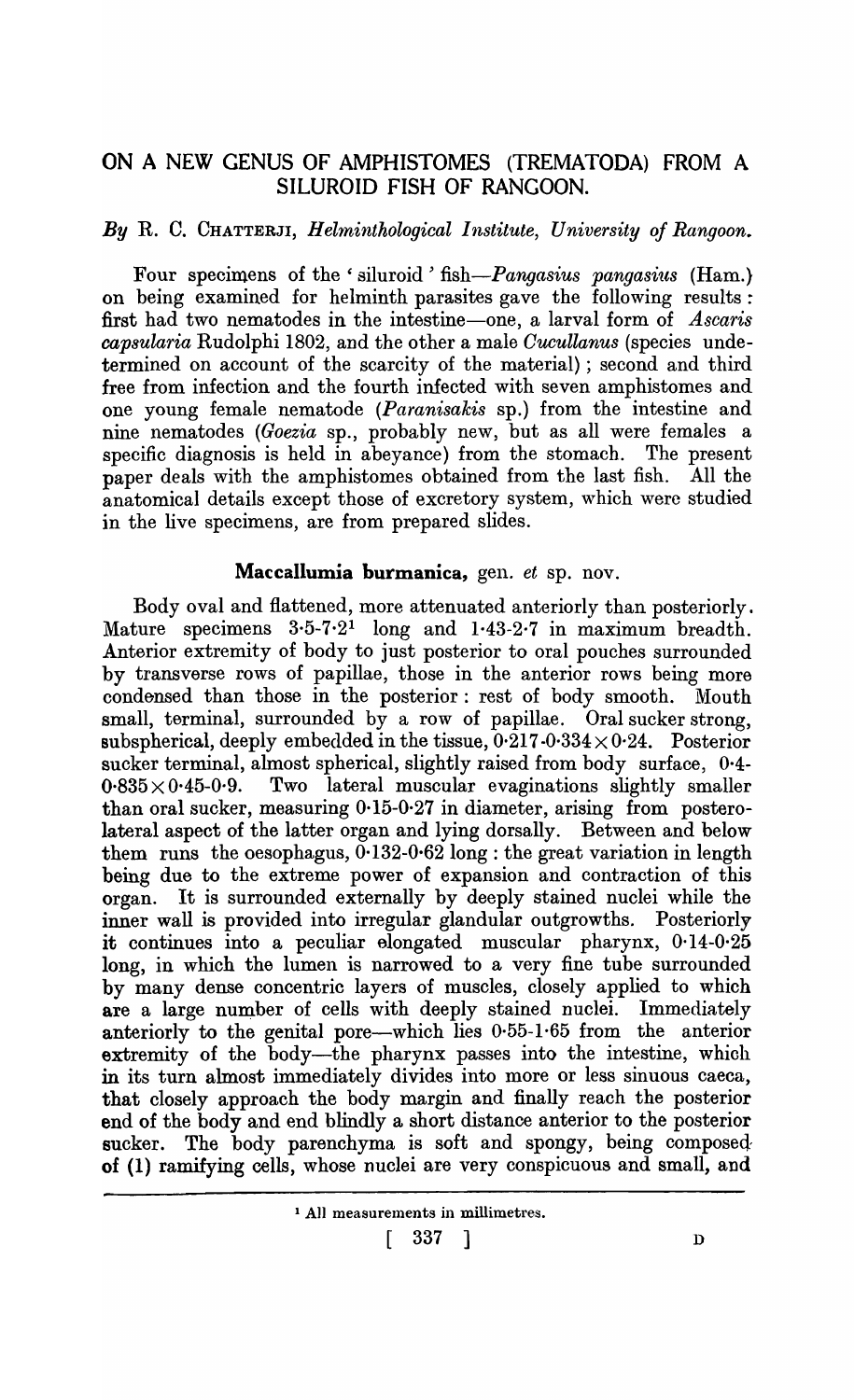$(2)$  large spaces between the cells which are filled with a coagulable fluid. the density of which differs in different places, being either slightly granular and staining quite lightly or denser and staining deeply. Nervous system consists of lateral ganglia near the oesophagus joined by a transverse commissure which passes over the dorsal surface of the latter organ a little posterior to the oesophageal pouches. Longitudinal nerve cords run, as usual, forward and backward along the sides of the body. Testes deeply lobed, one behind the other, more or less equal



*Maccallumia burmanica,* gen. *et* sp. nov.

*u.* Ventral view of the entire animal; *b.* Ventral view of the anterior end. c. s. cirrus sac; eg. egg; ex. p. excretory pore; g. p. genital pore; *i. c.* intestinal caeca; *oes.* oesophagus; *op.* oral pouch; *os.* oral sucker; *ov.* ovary; *p.* papillae; *ph.* pharynx; ps. posterior sucker; s. v. vesicula seminalis; t. testis; vit. vitelline gland.

in size; anterior testis  $0.768-1.2 \times 0.87-1.7$ , posterior testis  $0.8-1.34$  $\times 0.87 - 1.7$ : some specimens showing anterior testis slightly larger than the posterior whereas in others the reverse is the condition. They occupy more or less one-third body length lying partly in middle third and partly in anterior third. Vas deferens usually thick and filled with spermatozoa and arises from the anterior dorsal portion of the testis, uniting with one another dorsal to anterior margin of anterior testis to continue forward as an elongated, thin-walled, much-folded vesicula seminalis. This communicates with the thick-walled, oval cirrus sac enclosing a parsprostatica and a coiled ductus ejaculatorius; the latter opens into the genital atrium, the external opening of which is provided with elastic fibrils to which are closely applied a large number of cells with deeply stained nuclei. Ovary almost spherical, 0-267-0·46 in diameter more or less median, sometimes pressed slightly to left or to right side of body during fixation, lying rather towards ventral surface, posterior to testes and slightly anterior to posterior sucker. Dorsally it gives off a short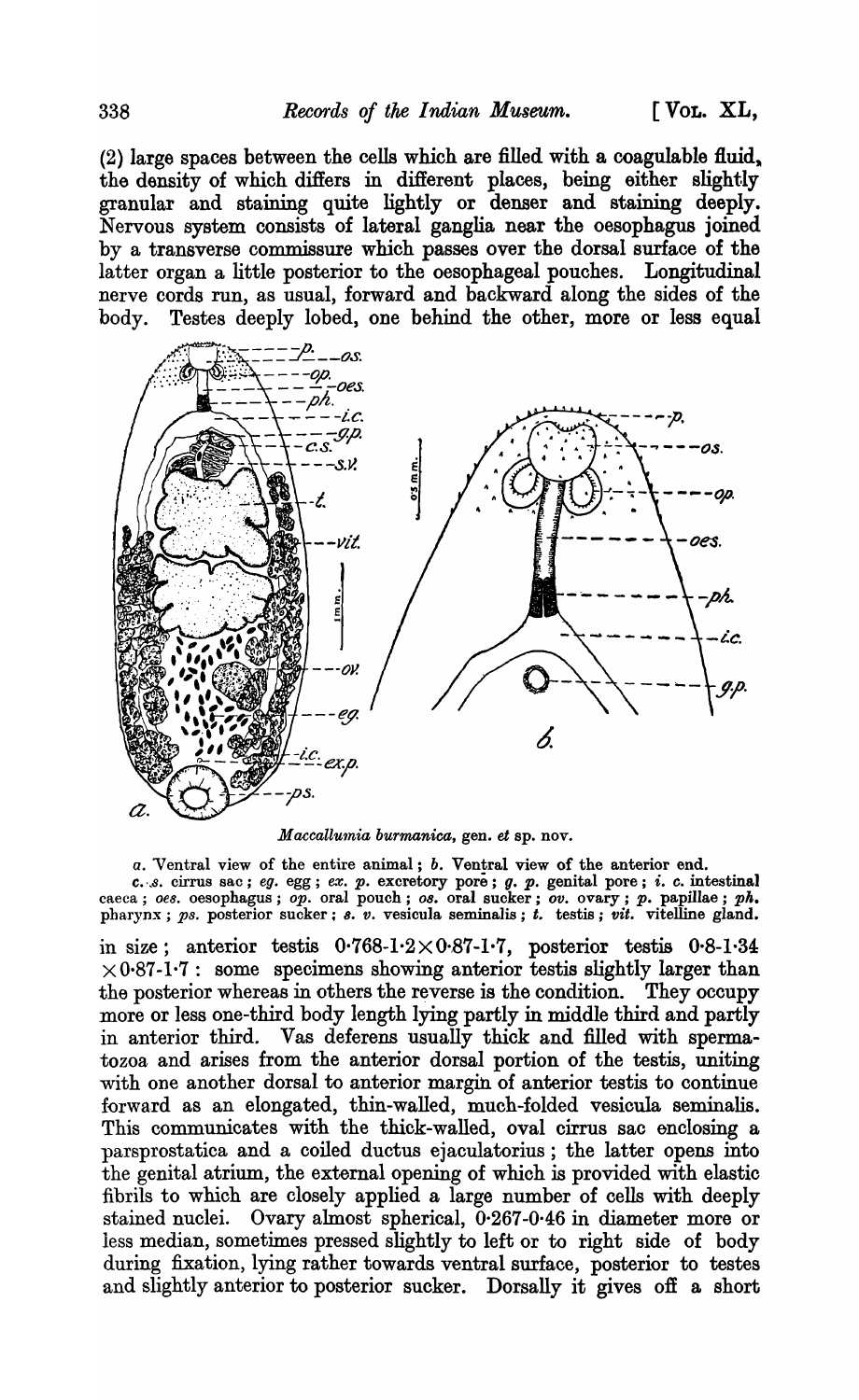oviduct which opens into an ootype, situated at the posterior margin of ovary. Vitellaria of lateral lobulated masses, consisting chiefly of granules and extending from a little posterior to anterior margin of anterior testis to end of caeca or slightly beyond : sometimes the glands on one side extending further anteriorly than those of the opposite side. Uterus very much convoluted, coils lying transversally and extending posterior to ovary, most tortuous in posterior part of body behind testes where they are closely packed with eggs. Ova oval, smooth, thin-walled, numerous,  $0.08-0.097 \times 0.056-0.06$ , becoming dark-brown and thickwalled when fertilized. Excretory pore on mid-ventral line, immediately anteriorly to posterior sucker and leading into a small spherical excre tory bladder into which open two ducts from both sides, each forming -an arm of an U-shaped structure. The two arms on each side run laterally and anteriorly upto the anterior margin of posterior testis, where they bend and then descend as far back as the level of ovary. The descending branch runs internal to the ascending branch and forms a loop at the level of ovary, from where it turns forward running as far as the level of the genital pore. Then, descending again upto the level of the posterior margin of anterior testis, it turns forward and runs upto the oral pouch. Further details regarding the finer branches were not studied.

Remarks.-The form agrees closely with the genus *Dadaytrema* Travassos 1931, the chief points of resemblance being the shape and the relative position of the testes, presence of a cirrus sac, spherical nature of the ovary and its position a little anterior to posterior sucker. It differs, however, chiefly in the extent of the vitellaria—these being more profusely developed and not confined only to post-testicular region of the body- and in the shape of the pharynx- it being a long cylindrical structure with strong musculature instead of a mere thickening. In the shape of the pharynx the present form resembles *Nematophila* Tra vassos 1934 but this similarity does not extend to other characters. MacCallum (1905, pp. 668-673) described under the name *Oladorchis pangasii,* an amphistome from the intestine of *Pangasius nasutus* from Sumatra, which greatly resembles the present form. The differences are, however, the absence of papillae on the body of the former, the restriction of vitellaria to a more limited field in the latter and in both the difference in the degree of development of the uterus and the number of eggs contained therein. Other minor differences are the relative size of the testes, position and size of the ovary, position of the nerve commissure and details of the excretory system. An important point of difference from the present form—the structure of the cirrus sac, which MacCallum (1905, p. 671) mentions as "very thin-walled, very long, and much folded upon itself, and is usually filled with spermatozoa "can easily be eliminated, as what he has described as a cirrus sac is in reality the vesicula seminalis. Travassos (1934, p. 81) was justified by the important differences between MacCallum's species and *Oladorchis*  in removing it from that genus. In assigning it to the genus *Dadaytrema* Travassos expressed doubts: these, in view of the present material, seem well founded. On account of vital differences in the structure of oesophagus and the disposition of the vitellaria between MacCallum's